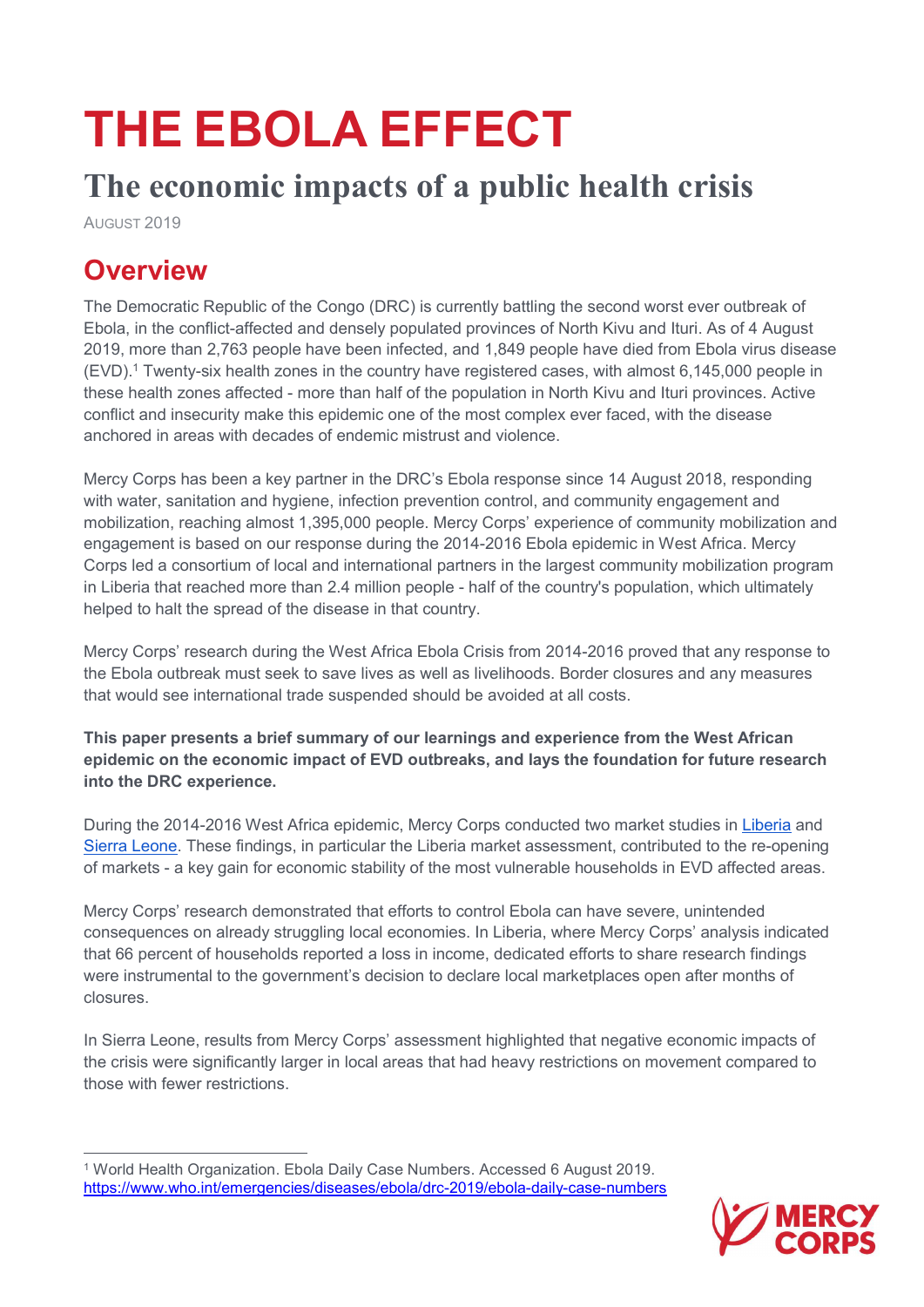## Key Learnings from the 2014-2016 Ebola outbreak

Policies that place restrictions on the movement of people and goods can have significant negative effects on the local economy and exacerbate food insecurity and livelihood-related grievances. There are key lessons we can implement in order to minimize impact.

- Choose engagement over isolation. We strenuously advocate for a scaled-up response that saves lives as well as livelihoods by keeping markets and borders open, while bolstering informal and formal surveillance of cases at crossing points. Even during an epidemic, trade, education and daily life can continue.
- Access to life's basic necessities. Governments should not reduce border access that would restrict trade, which would be an immediate shock to the economy and undermine food security.
- Ignorance is the parent of fear. An Ebola response must build community ownership and trust with affected people. Border restrictions and closures risk aggravating tensions and can be counter-productive to building community trust awareness, engagement, and mobilization.
- Markets are essential economic and information hubs. Governments should avoid closing local marketplaces and restricting internal movement as much as possible. Instead investing efforts and resources to make marketplaces accessible, more hygienic and leverage the social aspect of markets to promote Ebola risk prevention messaging.
- Turn crisis into an opportunity for recovery. Acute crises, like the Ebola epidemic, exacerbate longer term issues in fragile contexts. Response and recovery efforts should sequence and layer, short-run market-based relief with longer run interventions that address economic constraints and drivers of conflict and distrust.

"It's really important to look at that risk before any country takes a knee-jerk reaction or implements drastic measures on border closures or movement restrictions."

— Amy Daffé, Deputy Country Director, Mercy Corps

### Insights from the Field: Liberia and Sierra Leone

#### Liberia Market Study

Mercy Corps implemented a community mobilization program called the Ebola Community Action Platform (ECAP) in Liberia from December 2014 to June 2015 with local civil society and international NGO partners. Organizations were given flexibility to decide what specific kinds of mobilization activities they would use and how to select community educators. Working this way allowed Mercy Corps and our partners to reach 2.4 million people— approximately 56 percent of the total population of Liberia.

Mercy Corps' assessment of economic impacts on households, traders, and a range of other market actors found that border closures, market closures and restrictions on movement (checkpoints and curfews) had significant negative effects on local business and food security. In August 2014, the Government of Liberia closed borders with Guinea, Sierra Leone and Ivory Coast and recommended the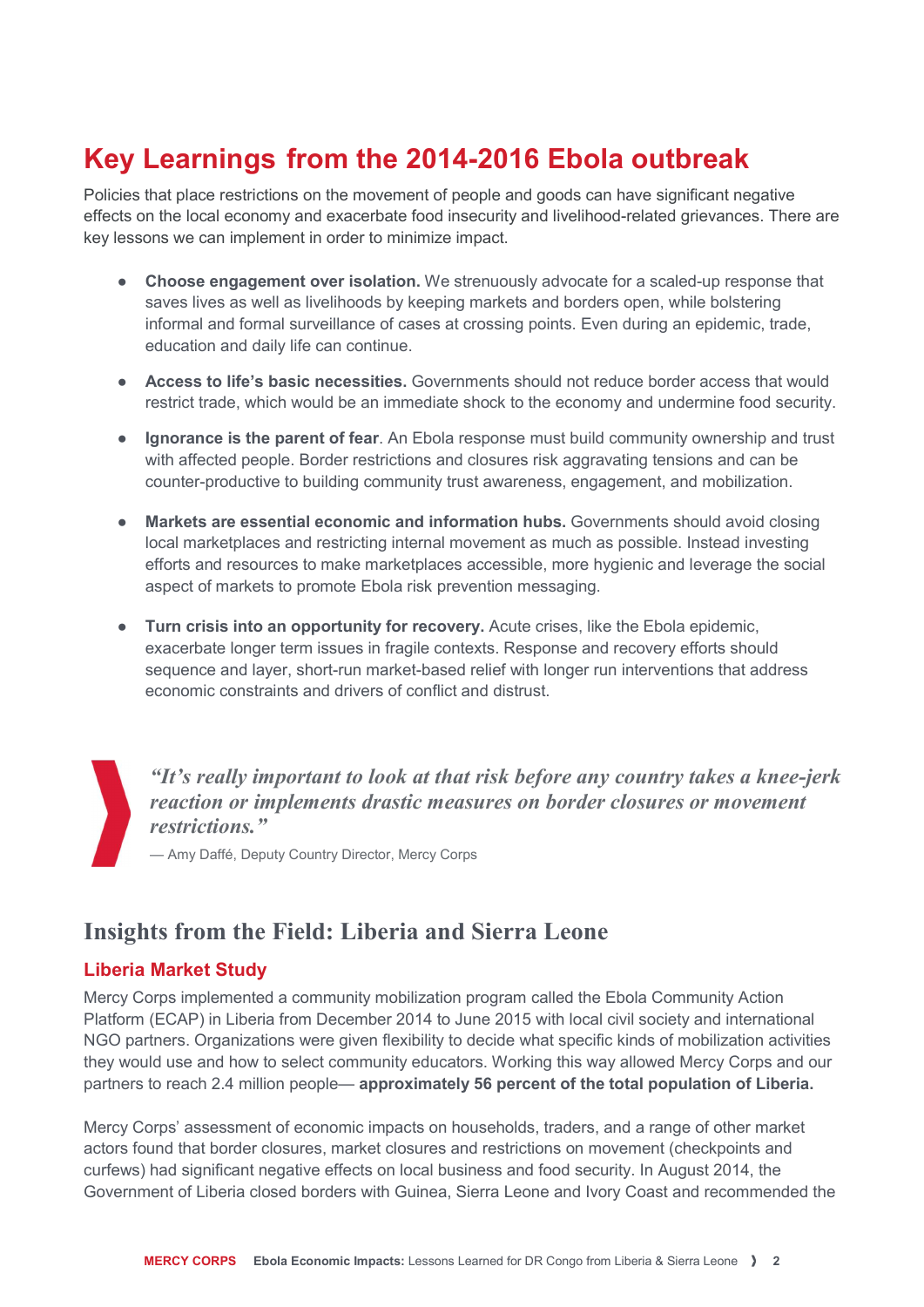closure of weekly markets as Ebola prevention measures. This led to a rapid economic decline. Markets in the border counties relied heavily on cross-border trade for both purchasing and selling. In a survey of traders after the border closure, half reported changing the location where they purchased their goods. Most non-locally produced goods in these counties came from the capital, Monrovia, a factor that drove up transportation costs.

In addition, interviews with traders and transporters indicated that measures restricting movement and market operations reduced the number of trucks entering marketplaces by 60 percent, a key proxy for overall shifts in trade levels. Nearly half of traders interviewed reported that it was significantly more difficult to get inventory when restrictions were in place compared to when they were not, with implications for the price of goods for households. The effects on household incomes and food security were significant. Households surveyed in Lofa, Nimba and Monrovia reported eating fewer meals per day, eating less food at each meal and eating lower quality or less preferred foods. People also purchased food on credit and borrowed money, with 64 percent of borrowers reporting this behavior as atypical. Forty-one percent of households reported significant reductions in income.<sup>2</sup>

The report highlighted that without changes to the restrictions at the time, the negative economic impact would continue to grow, making economic recovery more difficult. Short-term relief, including cash transfers, could help restart economic activity and support markets, but the crisis also had long-term impacts on agriculture and transportation, which required systemic interventions.

#### Sierra Leone Market Study

Sierra Leone's first Ebola case occurred in late May 2014. With the onset of the Ebola crisis, the government passed several by-laws in July 2014 to control transmission of the disease, including roadside checkpoints to screen travelers and restricted inter-district movement; limited hours of business operation to 6 A.M. to 6 P.M.; a ban on the operation of periodic markets; the prohibition against large gatherings or assemblies; and the closure of borders with Liberia and Guinea. The economic impact of these restrictions was significant, with the greatest consequences on marginalized groups. Research conducted in January and February 2015 by the World Bank and the International Growth Centre noted that youth employment rates in Freetown, the capital, and surrounding areas decreased to 15 percentage points as the epidemic peaked.

Mercy Corps' survey of businesses indicated a similar trend - smaller, more informal businesses and those run by youth fared worse in the epidemic than their larger counterparts. Qualitative interviews indicated that the limitations of youths' social networks made it more difficult for them to maintain and adapt their businesses under Ebola restrictions. At the time of assessment, businesses near the capital remained under full restrictions and reported a negative effect on sales and a reduced number of customers, compared to Kenema, an area where government restrictions had been reduced. After a loss or lack of customers, loss of business capital and high transportation costs, restrictions on business hours ranked as the most significant constraints limiting recovery. Each of these factors were closely related to the long-run and short-run effects of Ebola market restrictions.<sup>3</sup>

The study recommended rolling back the regulations limiting the operation of businesses, so that the groups most adversely affected by the economic crisis, including youth, could recover their income. It also recommended that economic recovery efforts focused on strengthening financial services, so that small businesses could be better prepared for future shocks and agricultural market

 $\overline{a}$ 

<sup>&</sup>lt;sup>2</sup> Mercy Corps. *Economic Impact of the Ebola Crisis on Select Liberian Markets*. 4 November 2014.

<sup>&</sup>lt;sup>3</sup> Mercy Corps. *Economic Recovery Assessment: Sierra Leone*. July 2015.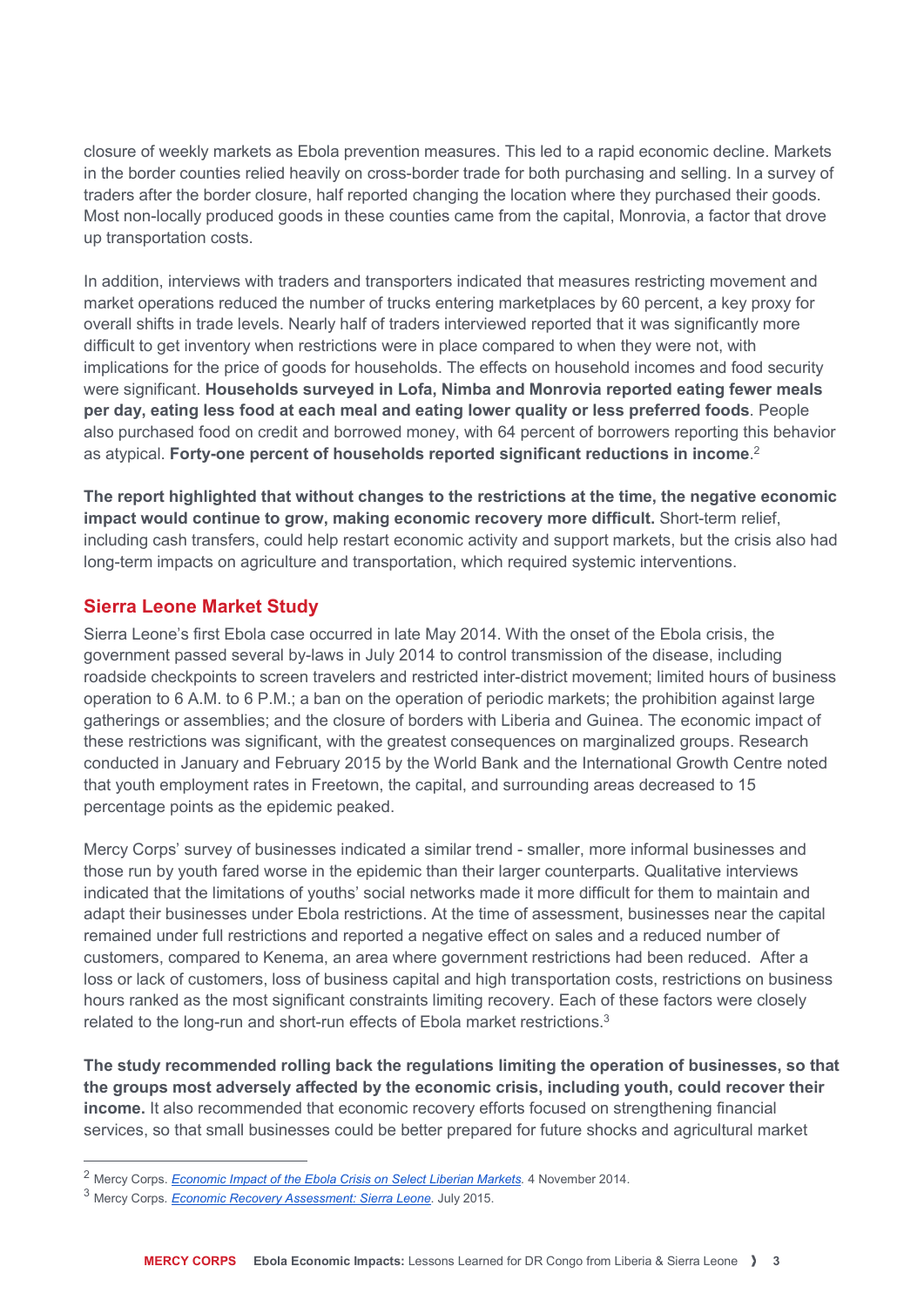systems are supported to promote long-term growth.

### Implications for Ebola Response and Preparedness in DRC and the Region

Every Ebola epidemic faces its own unique challenges, and the current outbreak in eastern DRC is no different – including insecurity from armed groups and local communities rejecting the response, distrust of the government and foreign workers, and erosion of confidence in the public health system.

Declared on 1 August, 2018, the response to end the epidemic has been hobbled by a volatile political climate, continued reluctance in some communities to accept response activities, and an already fragile health system now overburdened - often with weak or non-existent infection and prevention control protocols. This is coupled with an unstable security situation with over 120 armed groups operating across North Kivu.

The Ebola response faces two security issues that result from poor community engagement in the overall response: one of community acceptance, and one of armed groups already active and operating in the region. The longer the epidemic continues, the more frequent the violence against Ebola actors. In the period January through July 2019, there were 198 attacks<sup>4</sup> against health care facilities or workers, a significant increase compared to the number of attacks that took place during the previous five-month period (August through December 2018).<sup>5</sup>

Imposing restrictions on trade and movement would negatively and directly affect the 12.8 million people in need of humanitarian assistance in DRC. The impact of the Ebola epidemic is severe, not just in public health terms, but also from an economic and social standpoint.

#### Border restrictions at formal crossings will drive people to informal border crossings without infrastructure and staff to monitor the movement of people and goods - thus increasing the chances of the spread of disease.

In response to border closures or restrictions on movement, people will look to informal crossing borders where there are no controls, no stations where temperatures are taken, and therefore avoiding the exact tools and data which governments and health workers need to control the disease. Simple everyday hygiene practices like regular handwashing and medical controls (e.g., regular temperature checks at border and control points) break transmission chains and stop the spread of the virus.

The World Health Organization (WHO) states explicitly that, "there is no medical or scientific reason to implement any border restrictions that would disrupt the movement of necessary logistic supplies and human resources". <sup>6</sup> Limited movement of people will dissuade badly needed foreign workers from

 $\overline{a}$ 

<sup>4</sup> BBC News. "Ebola crisis: Second death confirmed in DR Congo border city of Goma", 31 July 2019. Accessed 8 August 2019. https://www.bbc.com/news/world-africa-49172259

<sup>5</sup> UN News. "DR Congo: Strengthened Effort Against Ebola Is Paying Off, but Insecurity Still Major Constraint." Accessed 5 August 2019. https://news.un.org/en/story/2019/05/1039291

 $^6$  World Health Organization. "Statement on the Meeting of the International Health Regulations (2005) Emergency Committee for Ebola Virus Disease in the Democratic Republic of the Congo on 17 July 2019." News release, July 2019. Accessed July 26, 2019. https://www.who.int/ihr/procedures/statement-emergency-committee-ebola-drc-july-2019.pdf.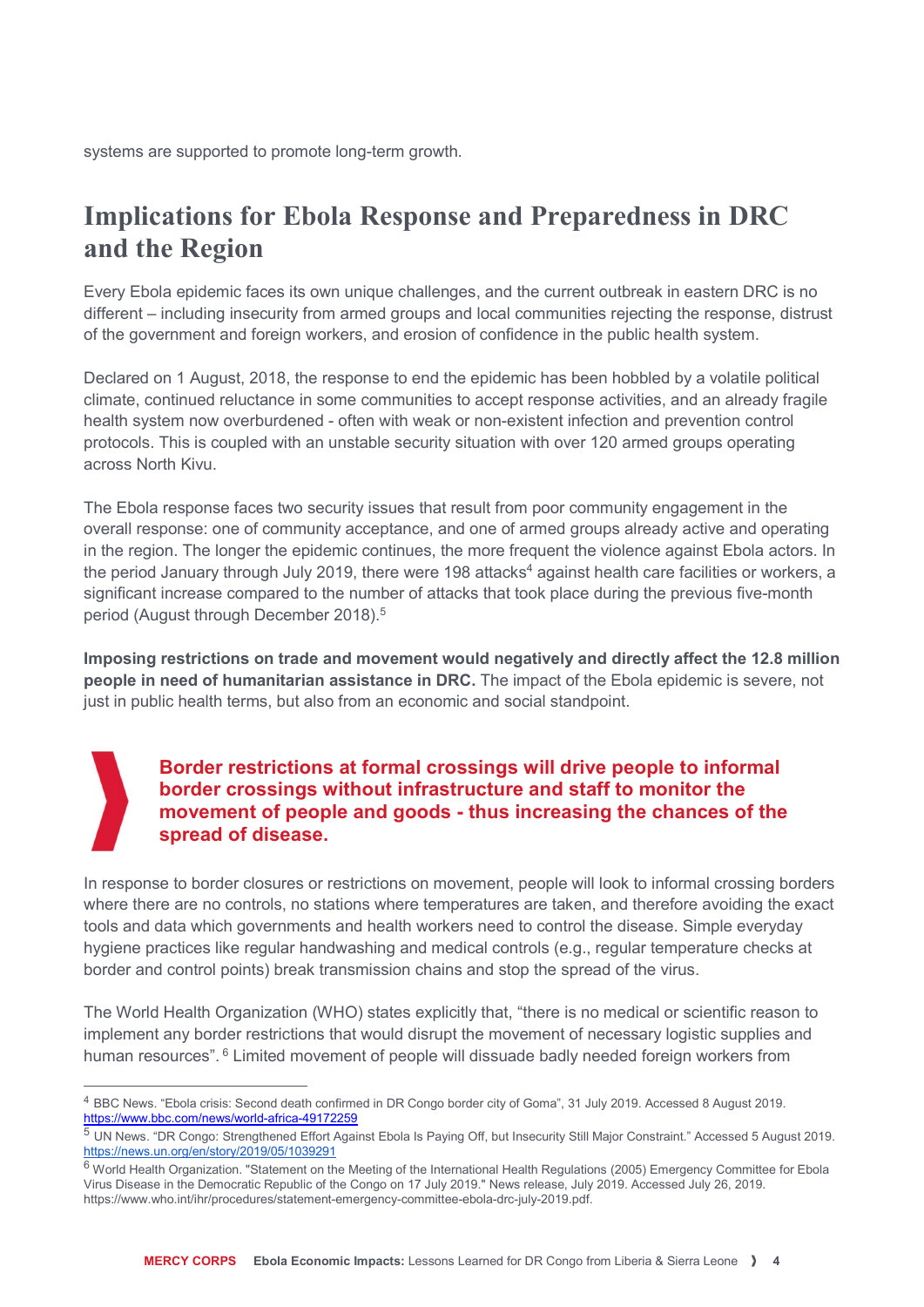entering the DRC. Closed borders halt foot traffic, inhibit trade, damper cultural vibrancy, and disrupt familial and cultural ties. In times like this, it is important that governments invest and boost national confidence in public health and science. Isolationism does not work and is not the way to end an epidemic.

Any border restrictions would be counterproductive to the fight against Ebola, the regional preparedness strategy and to humanitarian response efforts. In 2017 cross-border trade between Rwanda and the DRC generated approximately US\$100 million,<sup>7</sup> making the DRC the largest trading partner for Rwanda. More than 90,000 people cross the border each day between Rwanda and DRC, with 50,000 crossing at the Gisenyi-Goma One Stop Border Post (OSBP) - an essential economic link between the two countries that rely on road transport. <sup>8</sup>

North Kivu and Ituri, the two provinces affected by the Ebola epidemic, have lost significant agricultural production already due to conflict and civil unrest. In Ituri for example, agricultural households lost three successive harvests due to armed conflict and displacement.<sup>9</sup> Until now, Ebola has had a very limited effect on food security in affected areas. However, as the epidemic continues unabated, households that were already living with food insecurity are now faced with reduced purchasing and economic power as people's access to their livelihoods is limited. Even without border restrictions, the Ebola epidemic risks deleterious effects on agro-pastoral activities in the eastern part of the DRC in the short- and mediumterm.

The intensity of the Ebola epidemic, covering 26 health zones, particularly in Katwa, Mandima, Butembo, Musienene, Mabalako, and Beni, will stretch humanitarian response actors to capacity.<sup>10</sup> The population suffered from chronic high food insecurity even before the epidemic – 67 percent of Ituri is in "crisis or emergency" food insecurity levels, and 26 percent in North Kivu affected areas are already at "crisis" of food insecurity.<sup>11</sup> While hotspot areas such as Beni can import foodstuffs and supplies from neighboring areas to compensate for decreased agro-pastoral activity, people living in the other areas rely on unrestricted access to markets in a survival economy where freedom of movement is essential to access food and earn a living.<sup>12</sup>

 $\overline{a}$ 

<sup>7</sup> SSHAP. Brief: Rwanda – DRC Cross Border Dynamics, April 2019. Issue brief. Social Science in Humanitarian Action. Accessed 26 July 2019.

<sup>&</sup>lt;sup>8</sup> OSBP is one of two official crossing between Goma-Gisenyi, the other La Petite Barrière, has more foot traffic while OBSP has more vehicular/semi-truck movement.

<sup>&</sup>lt;sup>9</sup> Famine Early Warning Systems Network. "DRC Food Security Outlook June 2019 to January 2020 Famine Early Warning Systems Network." Accessed July 26, 2019. http://fews.net/sites/default/files/documents/reports/DRC\_ FSO\_June 2019\_ EN.pdf.

<sup>&</sup>lt;sup>10</sup> Famine Early Warning Systems Network. "DRC Food Security Outlook June 2019 to January 2020 Famine Early Warning Systems Network." Accessed July 26, 2019. http://fews.net/sites/default/files/documents/reports/DRC\_ FSO\_June 2019\_ EN.pdf.

<sup>&</sup>lt;sup>11</sup> IPC Global Platform. "Democratic Republic Of the Congo: Acute Food Insecurity Situation August 2018". Accessed 5 August 2019. http://www.ipcinfo.org/ipc-country-analysis/details-map/en/c/1151753/

<sup>12</sup> Jerving, Sara. "Q&A: How the Ebola Declaration Could Threaten Food Security in DRC." Devex. July 18, 2019. Accessed 26 July 2019. https://www.devex.com/news/q-a-how-the-ebola-declaration-could-threaten-food-security-in-drc-95320.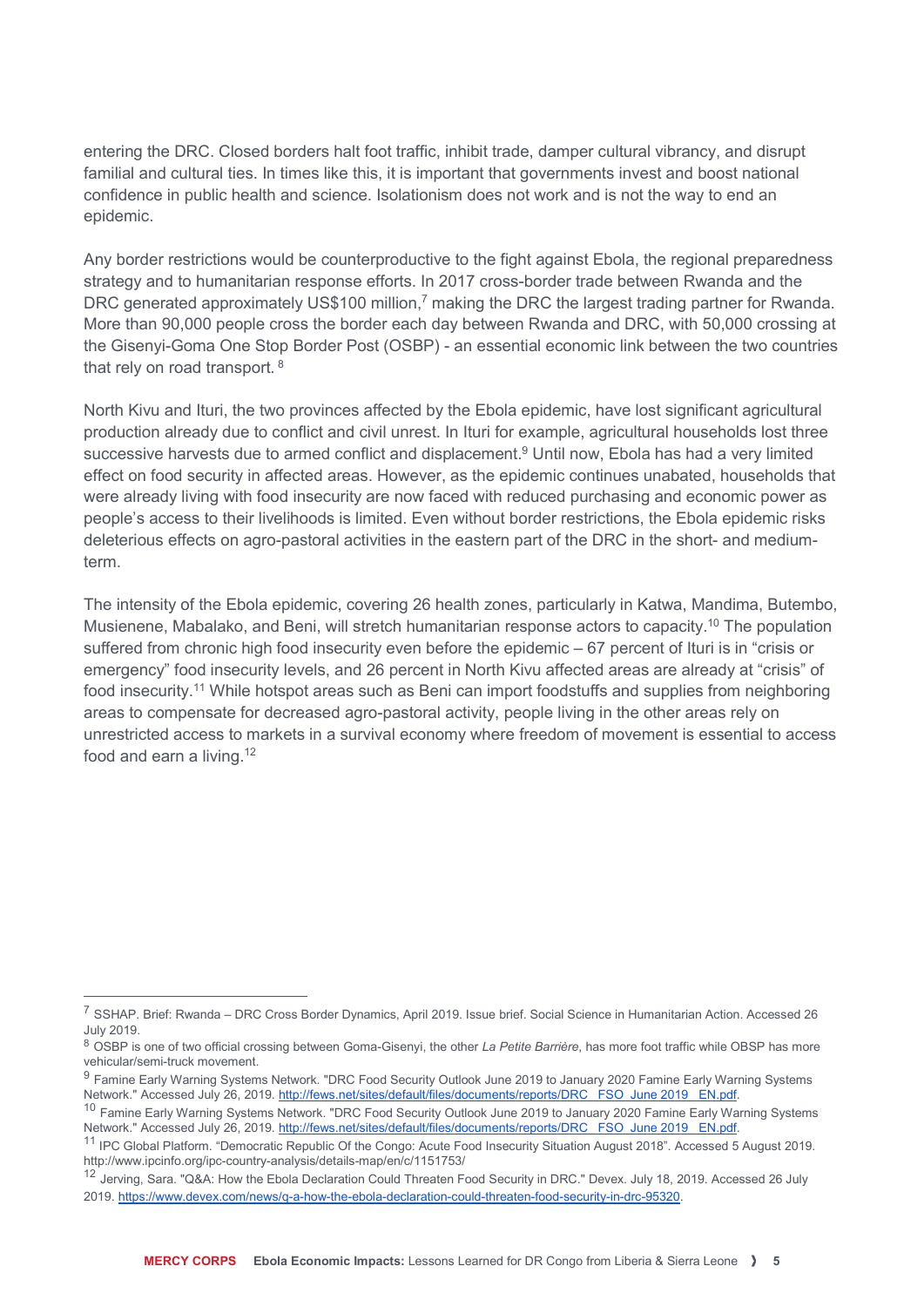Bring both medical and community-focused efforts together. Be proactive. Use every aspect of daily life as an opportunity to message - from local soccer leagues to trade unions.

Appoint a senior community engagement lead. This person should sit at the highest strategic level of the response to ensure effective community engagement is being implemented across the response.

Identify, target and flip barriers to community ownership of the Ebola response, including at border and internal checkpoints. Who is spreading misinformation - Engage and transform them into actors that promote accurate information about Ebola.

On 14 July 2019, the first positive EVD case was identified in Goma, the provincial capital of North Kivu and a key trading hub with Rwanda. Subsequently, several cases identified between 30 July - 2 August from a different transmission chain led to the slowing of activities at the Gisenyi-Goma border crossing between Rwanda and the DRC. While the border has since been fully reopened, the risk of closures or interruptions remains high. This would have devastating effects for local communities.

Anecdotal evidence indicates that the short interruption of the Gisenyi-Goma border crossing caused market prices to fluctuate on both sides of the border almost immediately. Longer-term closures or restrictions would hit vulnerable households' purchasing capacity and access to different imported goods. The restrictions would also interrupt the flow of essential humanitarian supplies and humanitarian/development workers, as well as acting as a deterrent for people to work in the DRC.

#### Regional Trading Partners

#### RWANDA

An estimated 50,000 people cross the border from Rwanda at the Gisenyi-Goma crossing every day mainly women who sell foodstuffs and basic household items which constitute a survival economy for both traders and buyers, both Rwandans and Congolese. During the brief interruption of the border on 1 August 2019, the price of one kilogram of meat in Gisenyi decreased from 2400 Rwanda francs (RWF) to 1500 RWF.<sup>13</sup> It can be expected that any further border disruptions will have dramatic consequences on market prices and availability on both sides of the border.

#### UGANDA

On 11 June, three people tested positive for Ebola in western Uganda, which borders DRC. The three cases were members of the same family who had travelled over the border into Uganda from DRC. On 3 July 2019, after the 21-day period of monitoring, Uganda had no new cases or deaths reported. The rapid response that shut down the transmission chain in Uganda illustrates that with proper monitoring, there is no need for restrictions on borders that interrupt market access.

#### BURUNDI

 $\overline{a}$ 

Burundi and the DRC have strong commercial ties, with petty traders from both countries having a large presence in several markets, mainly in Uvira and Bukavu (DRC) and Bujumbura (Burundi). More than 60 percent of the traffic between the two countries occurs at the Gatumba-Kavimvira border post, with several informal border crossings.<sup>14</sup> Most border crossings are assumed to happen at legal control posts. Policies, regional strategy and investments should keep trade and traffic flowing through these formal and familiar crossings.

<sup>&</sup>lt;sup>13</sup> Fiston Mahamba. 1 August 2019. "/<u>#Rwanda</u>: Fermeture de la frontière, conséquences sur les prix de denrées alimentaires. Ici dans cette boutique à Gisenyi, 1 KG de viande coûte 1500FRw alors que le prix habituel était de 2400FRw ce matin". Accessed 5 August 2019. https://twitter.com/FMLarousse/status/1156891307081703424.

<sup>14</sup> SSHAP. Brief: Burundi – DRC Cross Border Dynamics, August 2019. Issue brief. Social Science in Humanitarian Action. Accessed 5 August 2019.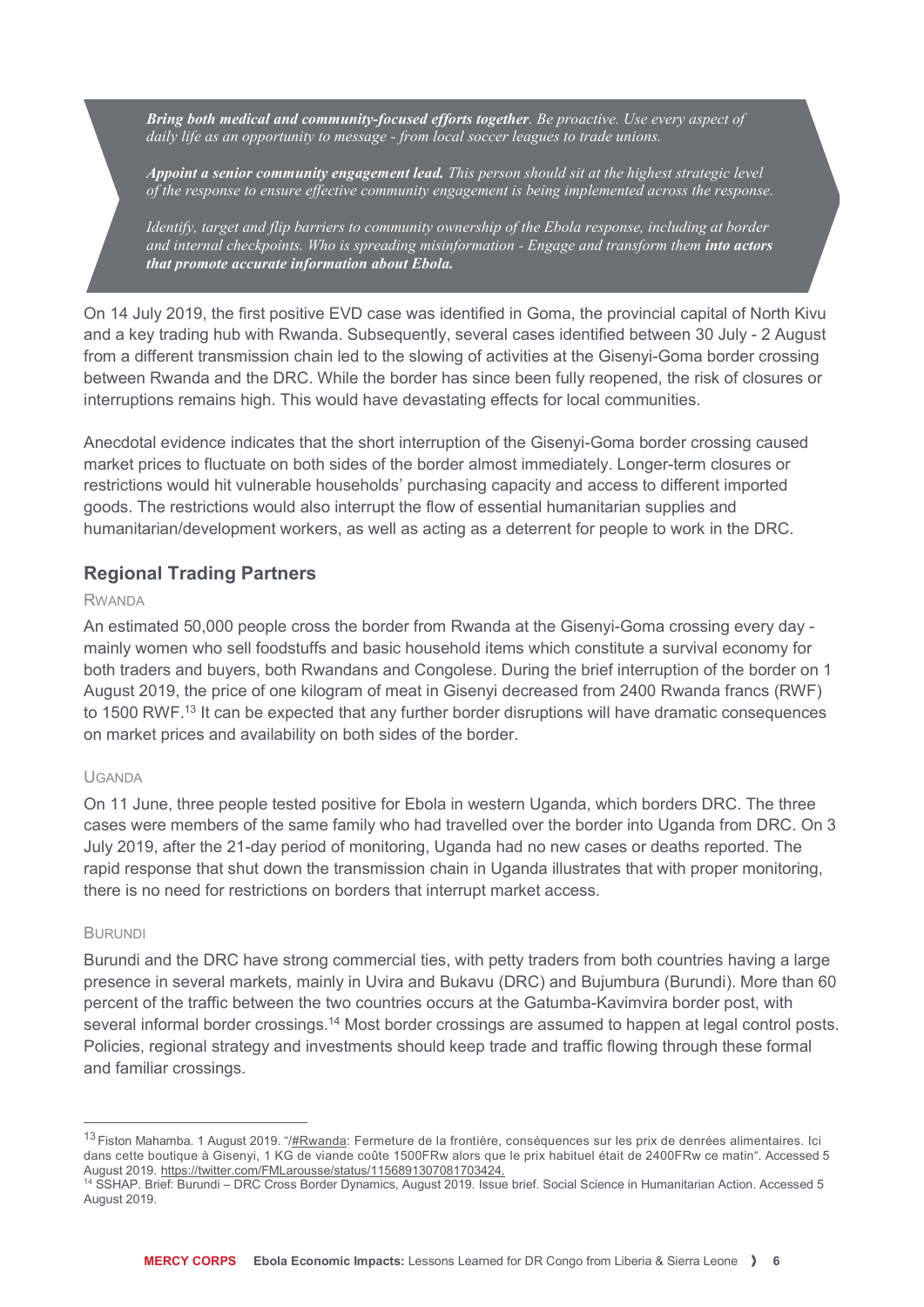#### SOUTH SUDAN

Due to its weak public health infrastructure and loosely controlled borders, South Sudan will benefit from a strengthened regional preparedness strategy, which includes public health and community engagement as a central element. Community preparation and ownership, made possible with regional coordination and international financial support, will pay dividends.

### More learning is needed

Mercy Corps has significant experience as a leading responder to the Ebola epidemics in West Africa and now in DRC – looking at both relief and recovery - including the production of two Ebola market assessments. The data clearly indicates that border restrictions or closures will be counter-productive in ending the epidemic. They can hurt purchasing power, decrease the availability of goods and limit market access at the local household and cross-border markets; harm long-term development and post-Ebola recovery efforts, and; interrupt and delay vital life-saving humanitarian aid.

Rather than restricting the movement of people and goods, preparedness through community mobilization and ownership should become the foundation to overcome the challenges of preventing the spread of Ebola across borders.

There is a gap in new primary source research on the economic impact of Ebola in the context of the DRC epidemic. Analysis conducted during the West Africa epidemic demonstrated significant market distortions that affected household income and food security; supply and transport for local and regional markets; and agricultural productivity.

In the context of the current epidemic, there is a need to investigate the economic impact of the crisis and how its perception shapes community acceptance or rejection of the Ebola response. If attention is not paid to the economic impact of the crisis, the situation will continue to deteriorate over the coming months - with implementers and responders designing programming without due consideration of how they can potentially be contributing to market distortions. The findings from future research, specific to the DRC context and this epidemic will meet the information gaps and learnings can be leveraged to help end the epidemic, as well as lay the groundwork for early recovery in a region which has been devastated by the Ebola virus.

We know that Ebola is endemic to this region, and the knowledge we learn and systems we establish will not only saves lives and livelihoods now, but also in the years to come.